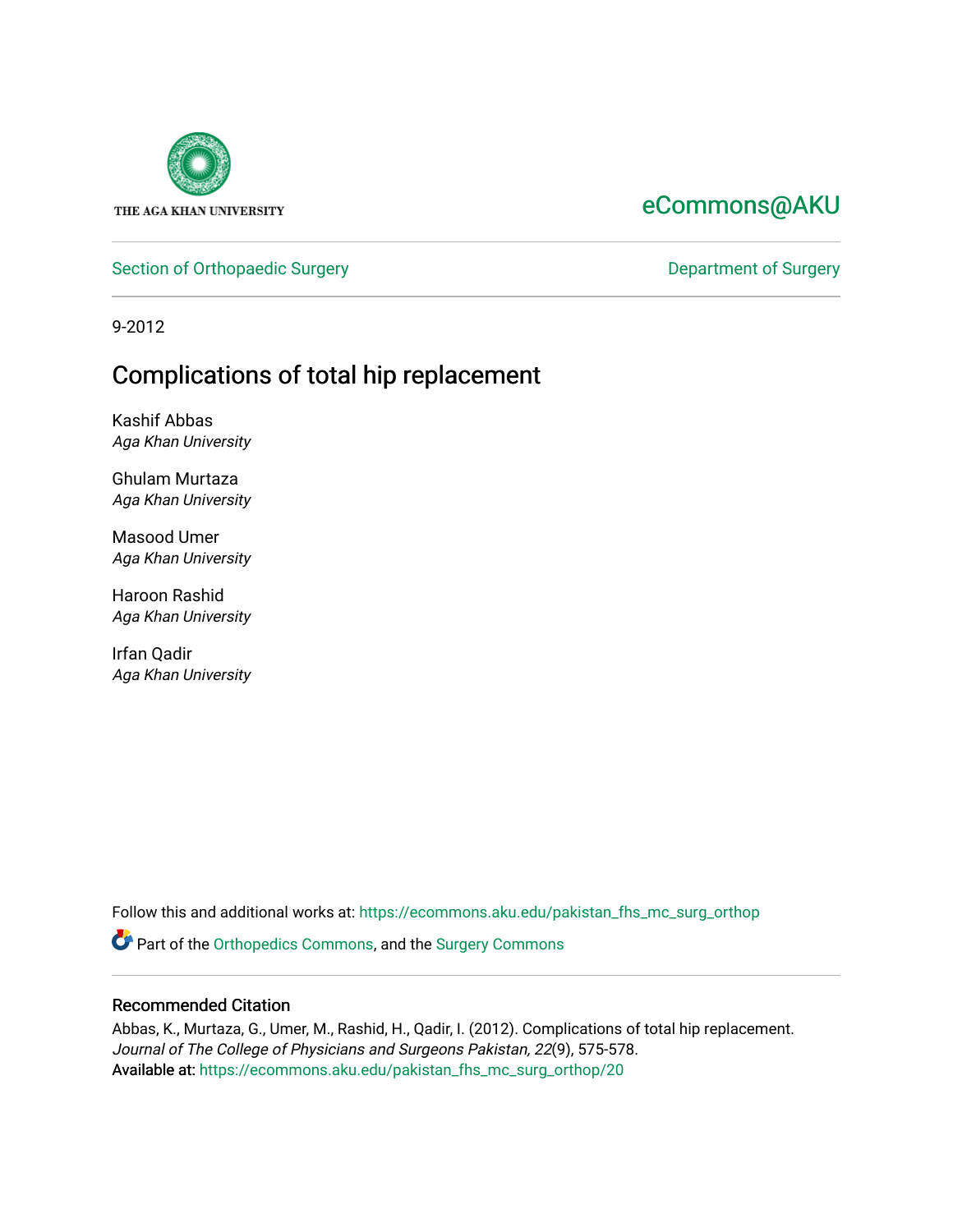## **ORIGINAL ARTICLE**

# Complications of Total Hip Replacement

Kashif Abbas, Ghulam Murtaza, Masood Umer, Haroon Rashid and Irfan Qadir

### **ABSTRACT**

**Objective:** To determine the factors causing complications in unilateral total hip replacement.

**Study Design:** Analytical study.

**Place and Duration of Study:** The Aga Khan University Hospital, Karachi, between 2000 and 2010.

**Methodology:** During the study period, 199 patients underwent elective unilateral total hip replacement at the Aga Khan University Hospital. Patients were divided into two groups on the basis of postoperative complications within 30 days of surgery. Significant factors at 5% significance level on univariate analysis were further analyzed by multivariate logistic regression.

**Results:** Postoperative complications occurred in 39 patients (19.6%); dislocation being most common in 13 patients (6.5%), followed by wound infection in four (2%), all of these patients required intervention. Other minor complications which were managed conservatively included wound infection (2.5%), urinary tract infection (2.5%), dislocation (1%), pleural effusion and pneumonia (2%), deep venous thrombosis (0.5%) and myocardial infarction (0.5%). On univariate analysis, patients with ASA III and IV, peri-operative blood transfusion, pre-operative hip deformity and post-operative bisphosphonate use were significantly associated with complications. On multi-variate analysis, adjusted odd's ratio for perioperative transfusion (3; 95% CI: 1.17-7.7) and hip deformity (3.2, 95% CI: 1.4-3.4) was found statistically significant. **Conclusion:** Pre-operative hip deformity and perioperative blood transfusion significantly influence the rates of complication after unilateral THR.

**Key words:** Unilateral total hip replacement. Complications. Pre-operative hip deformity. Perioperative blood transfusion.

### **INTRODUCTION**

Total hip replacement (THR) provides a very effective symptomatic and functional treatment in a wide variety of conditions including osteoarthritis, inflammatory arthritis, infections etc. Osteoarthritis (OA) is the most common indication for THR. Treatment modalities for hip pain in OA include conservative measures (analgesia, exercise, education, weight reduction), with surgical intervention i.e. THR being the most effective treatment for end stage disease.1,2 Most common indications for THR are to alleviate pain and improve functional status,<sup>3</sup> hence every effort is made to yield best possible outcomes. Despite the efficacy of THR, complications can occur resulting in poor functional outcomes for such patients.

Common major complications include mortality, infection, dislocation, revision, and pulmonary embolism. The rates of these complications vary across different registry and health care systems. Several factors have been implicated in increasing the morbidity after THR.4-11 Identifying risk factors that predict postoperative complications and, more specifically, being able to

*Department of Surgery, The Aga Khan University Hospital, Karachi.*

*Correspondence: Dr. Ghulam Murtaza, Resident in General Surgery, The Aga Khan University Hospital, Stadium Road, Karachi-74800. E-mail: shaikh.murtaza@aku.edu*

*Received May 02, 2011; accepted June 14, 2012.*

predict those patients at higher risk of complications before surgery, is an important step in searching for strategies that might reduce complication rates.

Various modifications in the component designs and metallurgy have been tried in the developed countries in order to get superior results, avoid complication and improve longevity of implant. However, the issues are different from a developing country perspective, where the debate moves around the prevention of complications with the use of standardized implant design and composition. There are several studies focusing on the same topic from developed nations; however, data is lacking from low income countries.

The objective of this study was to determine the factors associated with complications in adult patients who underwent unilateral THR at the Aga Khan University Hospital, Karachi.

#### **METHODOLOGY**

Adult patients who underwent unilateral total hip replacement at the Aga Khan University Hospital, Karachi, between 2000 and 2010 were included. Patients were identified from hospital information management system by ICD code 81.51. Patients requiring revision arthroplasty, bilateral arthroplasty; those transferred or initially treated at other institutions and those with missing data were excluded. After reviewing the files, the patients were divided into groups of those with complications and those without complications.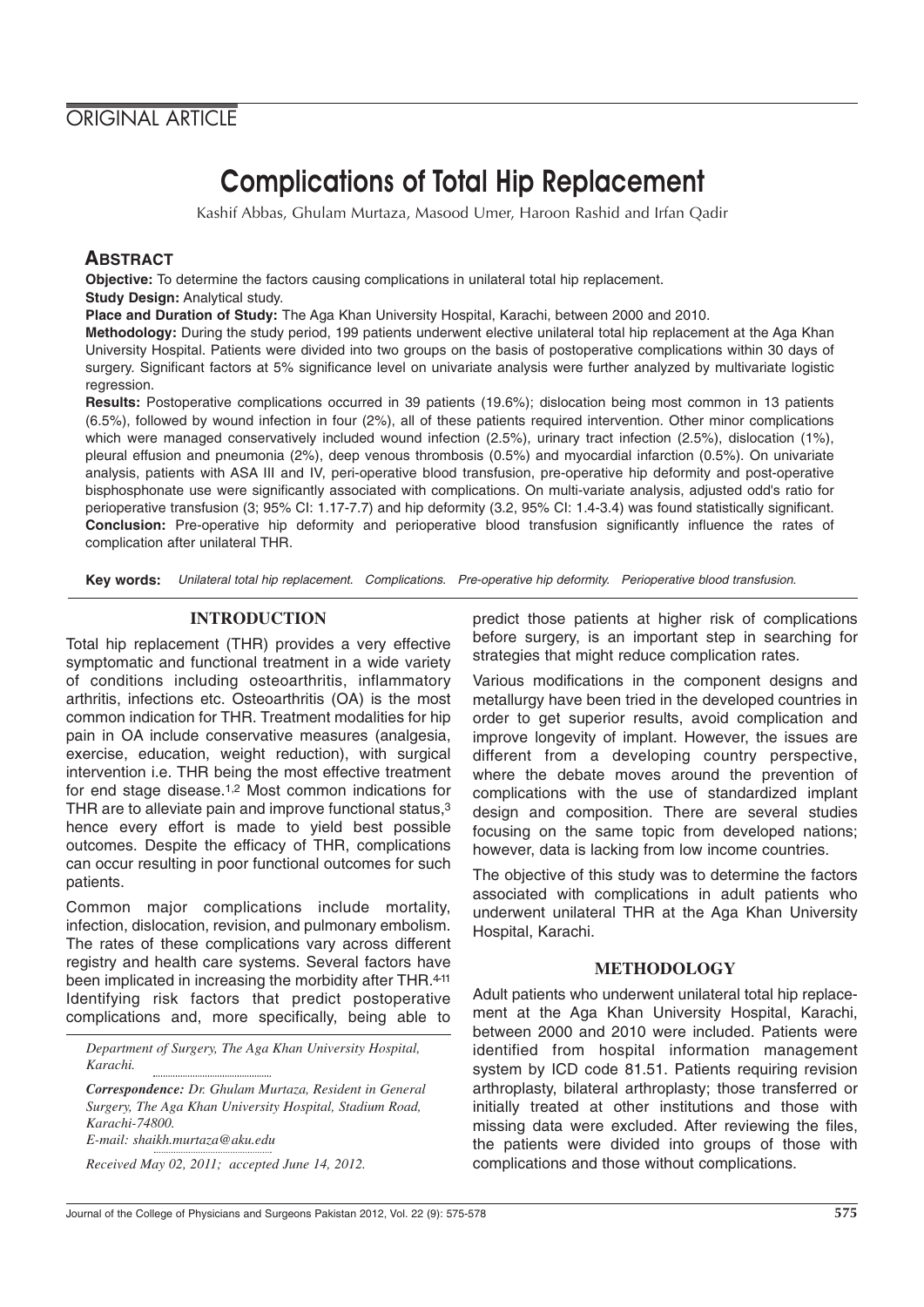Medical records of all the patients were reviewed by orthopaedic resident and pertinent details recorded were baseline demographics, medical co-morbids, indication for surgery, hip deformity, pre-operative anticoagulation and surgical factors (including surgical approach, type of prosthesis, use of cement, operative times). Complications were divided into major (requiring intervention in operating room) and minor complications (managed without intervention). As per institutional guidelines, this study fulfilled the criteria for exemption of ethical review committee approval as it was a retrospective review of the available data.

Data was analyzed in Statistical Package for Social Sciences (SPSS) version 17. Continuous variables were analyzed as means  $\pm$  standard deviation if normal distribution was found on histograms with distribution curve and student t-test was applied to compare cases and controls. Categorical variables were analyzed as proportion and percentages and chi-square test was used to compare cases with controls. All those risk factors which turned out to significantly influence the morbidity at 15% level of significance on univariate analysis were then analyzed by multivariate logistic regression. Association of factors with complications is presented as adjusted odd's ratio (AOR) with 95% confidence interval (CI). The significance level was set at p < 0.05 for multivariate analysis.

#### **RESULTS**

During the study period, 215 patients underwent total hip replacement; 16 patients were excluded from the study due to missing data. Data were analyzed for 199 patients; 39 cases with complication and 160 cases without complications. The mean age of patients was 49.6 + 16.5 years. Male to female ratio was 1:1. Most common indication for THR was osteoarthritis (31.2%) and avascular necrosis (30.2%), followed by ankylosing spondylitis (10%) and tuberculosis (6.5%).

Baseline comparison of cases and controls is summarized in Table I. Duration of surgery was longer in cases as compared to controls  $(232 + 79 \text{ minutes vs.})$  $197 \pm 67$  minutes,  $p = 0.012$ ). Cases had higher frequency of ASA III-IV, peri-operative transfusion, hip deformity, and postoperative bisphosphonate use.

Postoperative complications occurred in 39 patients (19.6%); dislocation being most common in 13 patients (6.5%), followed by wound infection in 4 (2%), all of these patients required intervention. Other minor complications which were managed conservatively included wound infection (2.5%), urinary tract infection (2.5%), dislocation (1%), pleural effusion and pneumonia (2%), deep venous thrombosis (0.5%) and myocardial infarction (0.5%).

On univariate analysis, ASA III and IV, peri-operative blood transfusion, pre-operative hip deformity and

post-operative bisphosphonate use were significantly associated with complications. On multi-variate analysis, adjusted odd's ratio with 95% confidence interval for perioperative transfusion 3, 95% CI: 1.17-7.4 and hip deformity ( $n = 3.2, 1.4$ -7.4) were found statistically significant (Table II).

**Table I:** Baseline comparison of cases and controls.

| Variables                        | All<br>$(n=199)$ | Cases<br>$(n=39)$ | Controls<br>$(n=160)$ | p-value           |
|----------------------------------|------------------|-------------------|-----------------------|-------------------|
| Age                              | $49.6 \pm 16.5$  | $52 \pm 16.8$     | $49 \pm 16.4$         | 0.31              |
| ASA                              |                  |                   |                       |                   |
| III                              | 146 (73.4%)      | 24 (61.5%)        | 122 (76%)             |                   |
| III-IV                           | 53 (26.6%)       | 15 (38.5%)        | 38 (28%)              | 0.0452            |
| <b>BMI</b>                       | $26.4 \pm 6.9$   | $27.4 \pm 6.8$    | $26.1 \pm 6.9$        | 0.291             |
| < 25                             | 93 (46.7%)       | 17 (43%)          | 76 (47%)              |                   |
| 25-29.9                          | 68 (34.2%)       | 10(25.6%)         | 58 (36.3%)            |                   |
| $\geq 30$                        | 38 (19.1%)       | 12 (30%)          | 26 (16.2%)            | 0.0672            |
| Hip deformity                    | 68 (34.2%)       | 19 (48.7%)        | 49 (30.6%)            | 0.0182            |
| Length of surgery                | $204 \pm 70$     | $232 \pm 79$      | $197 + 67$            | 0.0121            |
| <b>Estimated blood loss</b>      | $622 \pm 321$    | $680 \pm 401$     | $608 \pm 298$         | 0.211             |
| <b>Blood transfusion</b>         | 120 (60.3%)      | 32 (82 %)         | 88 (55%)              | 0.0012            |
| Anti-coagulants                  | 155 (77.9%)      | 30 (76.9%)        | 125 (78.1%)           | 0.51 <sup>2</sup> |
| Prolonged antibiotics            | 43 (21.6%)       | 13 (33.3%)        | 30 (18.8%)            | 0.0622            |
| Postoperative<br>bisphosphonates | 04 (2%)          | 03 (7.7%)         | 01(0.6%)              | 0.0242            |
| Length of hospital stay          | $11.8 \pm 7.8$   | $15 + 13.5$       | $11 \pm 5.5$          | 0.0871            |

<sup>1</sup>Student's t-test, <sup>2</sup>Chi square test.

| Table II: Univariate and multivariate analysis of predictive factors. |  |  |  |
|-----------------------------------------------------------------------|--|--|--|
|-----------------------------------------------------------------------|--|--|--|

| Variables                | Univariate OR | Multivariable analysis |               |         |
|--------------------------|---------------|------------------------|---------------|---------|
|                          |               | <b>AOR</b>             | 95%CI         | p-value |
| <b>ASA</b>               |               |                        |               |         |
| $I-II$                   | 1             |                        |               |         |
| $III - IV$               | 0.48          | 0.43                   | $0.14 - 1.01$ | 0.054   |
| <b>Blood transfusion</b> |               |                        |               |         |
| No                       | 1             | 1                      |               |         |
| Yes                      | 3.6           | 3                      | $1.17 - 7.7$  | 0.022   |
| Hip deformity            |               |                        |               |         |
| No                       | 1             |                        |               |         |
| Yes                      | 2.3           | 3.2                    | $1.4 - 7.4$   | 0.005   |
| Postoperative            |               |                        |               |         |
| Bisphosphonates          |               |                        |               |         |
| <b>No</b>                | 1             |                        |               |         |
| Yes                      | 13.2          | 11.5                   | 0.95-141      | 0.055   |

#### **DISCUSSION**

In this study, major postoperative complications occurred in 19.6% patients; dislocation followed by wound infection were the most common complications. On multivariate analysis, patients with pre-operative hip deformity and perioperative blood transfusion had three times greater odds of having complications as compared to controls.

Dislocation and wound infection are the two major complications of THR,4,5 as observed in other hip surgeries like hemiarthroplasty.<sup>12</sup> The incidence of dislocation after THR ranges between 0.5% to nearly 10%.13,14 There is paucity of data pertaining to the risk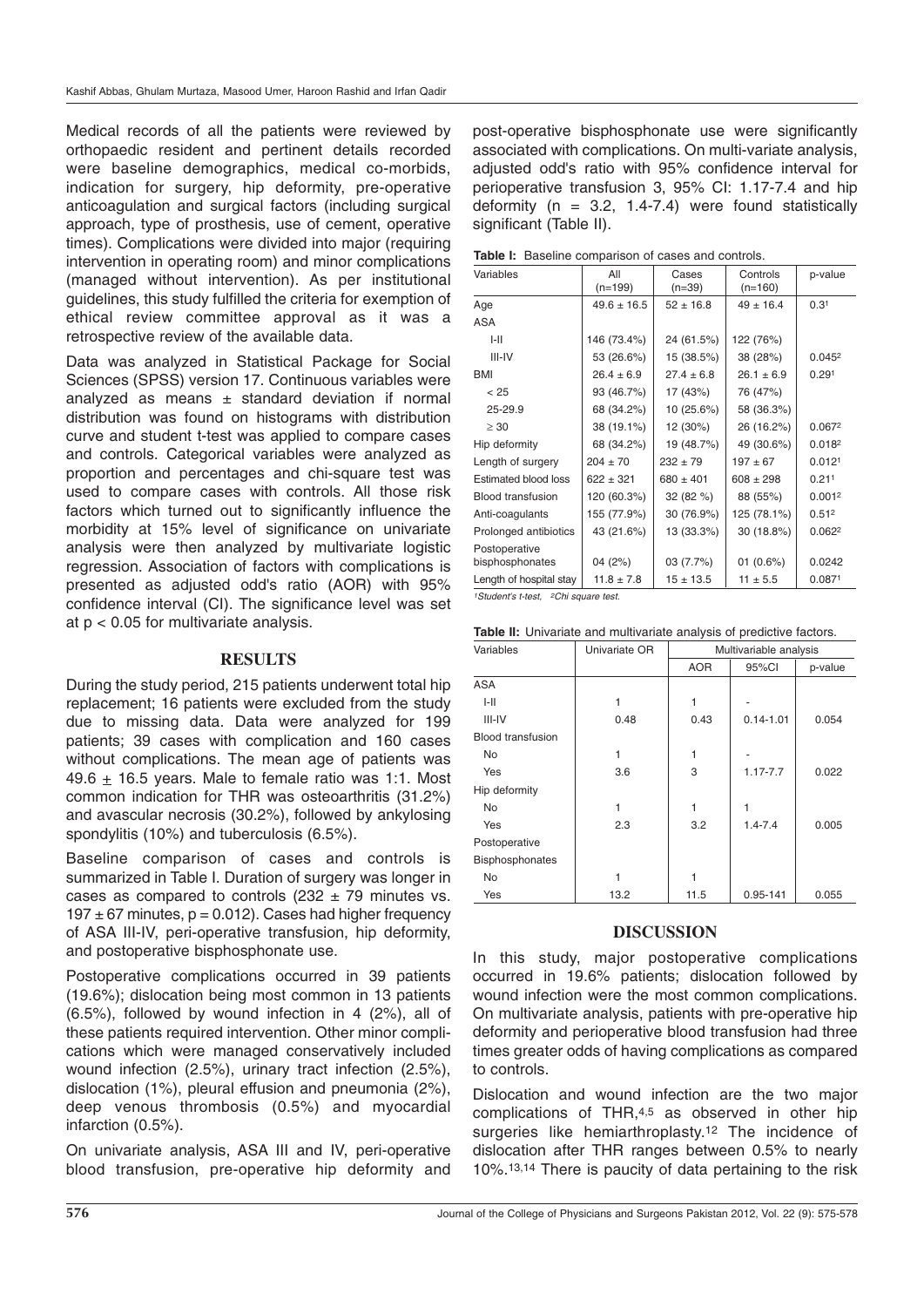factors of complications of THR from developing countries. Comparison with data from developed world may be unjustified because of difference in case mix, surgical practices, quality of care, financial and social conditions. However, studies from the developed countries demonstrate that various factors are implicated in affecting rates of dislocation including: (a) patient factors, such as gender, weak hip musculature, excessive alcohol intake, smoking,<sup>7</sup> body mass index,<sup>7</sup> primary disease/indication8 and age; (b) surgical factors, such as surgical approach, capsular excision or repair, positioning of implant, and previous hip surgery;8,10 and (c) implant factors, such as femoral neck length, offset and head diameter.15

Pre-operative deformity has been shown to have positive association with postoperative morbidities such as leg length discrepancy and abductors imbalances, which may lead to poor satisfaction of patients and recurrent dislocations, respectively. In this series it was observed that patient with pre-operative flexion contracture of > 30 degree have high rates of complications including dislocation and wound infections.

Most previous studies on orthopaedic patients have reported an increased risk of postoperative infections, short-term mortality, length of hospital stay and intensive care unit stay in patients receiving blood transfusions.16 Marik and Corwin published a systematic review based on 45 cohort studies, suggesting that transfusions are associated with increased morbidity and mortality risk in high risk hospitalized patients.<sup>17</sup> The present results are also consistent with this observation. Higher rates of transfusion may reflect the overall difficulty of procedure leading to prolonged surgery and greater blood loss and subsequent need of transfusion. Moreover, the process of transfusion itself limits mobility of patient and prolongs the length of bed rest with subsequent problems of recumbency such as heel sore and atelectasis. The duration of surgery and the length of bed rest/ immobilization are influenced by other factors as well, which were, however, not analyzed in this study. Therefore, every effort should be made to minimize the blood loss to reduce the risk of complications.

There is an increased risk of revision due to deep infection in postoperative users of bisphosphonates. Bacterial pathogens, causing periprosthetic joint infection, can stimulate osteoclastogenesis and potentiate bone resorption in order to clear the infection. However, osteoclastogenesis is inhibited by bisphosphonates and, therefore, results in an inappropriate response to periprosthetic joint infection and thus exacerbation of the course of infection. In a study by Thillman et al., 10-year cumulated implant revision rate in the underlying cohort of 16,145 primary THA procedures among osteoporotic patients was 8.3% (95% confidence interval (CI): 7.3 - 9.3).18 The use of bisphosphonates was associated with an adjusted relative risk of revision due to

deep infections of 2.59 (95% CI; 1.30 - 6.53).18 In this study, we had 3 patients with postoperative use of bisphosphonates; two developed wound infection and third had dislocation after stumbling in washroom, which was reduced in ward under cover of intravenous pethidine and diazepam.

This study provides an experience of THR from a tertiary care hospital of developing country and the complication rate is higher as compared to developed countries. This might be attributed to different surgical practices and postoperative care. Where the world is moving from conventional to fast track surgeries in order to reduce the complications,  $1,2$  there was a quite prolonged hospital stay i.e. 11.8  $\pm$  7.8 days in this study. Apart from that, this is a retrospective study; there might be reviewer's bias and missing data bias confronted during chart reviewing. One of the major determinants of surgical outcomes is the surgeon itself; and this study reports experiences of more than one surgeons. There is also limited sample size of this study as evident from the fact that ASA III-IV and peri-operative bisphosphonates use were statistically significant on univariate analysis, but became insignificant on multivariable analysis. This might be due to the limited sample size. The evidence may further be strengthened by conducting a prospective multicentre study with a larger sample size.

#### **CONCLUSION**

The results from this study indicate that pre-operative hip deformity and perioperative blood transfusion significantly influence the rates of complications after THR. Based on this observation, one might be able to control or at least identify individuals who would require greater attention in term of postoperative rehabilitaiton and critical care requirements.

#### **REFERENCES**

- 1. Apthorp HD, Chettiar K, Worth RD, David LA. Development of an overnight stay total hip replacement programme. *J Bone & Joint Surg Br* 2008; **90**:315-6.
- 2. Okoro T, Lemmey AB, Maddison P, Andrew JG. An appraisal of rehabilitation regimes used for improving functional outcome after total hip replacement surgery. *Sports Med Arthrosc Rehabil Ther Technol* 2012; **4**:5.
- 3. Abbas K, Umer M, Qadir I, Zaheer J, Ur Rashid H. Predictors of length of hospital stay after total hip replacement. *J Orthopaedic Surg (Hong Kong)* 2011; **19**:284-7.
- 4. Katz JN, Phillips CB, Baron JA, Fossel AH, Mahomed NN, Barrett J, et al. Association of hospital and surgeon volume of total hip replacement with functional status and satisfaction three years following surgery. *Arthritis Rheum* 2003; **48**:560-8.
- Mahomed NN, Barrett JA, Katz JN, Phillips CB, Losina E, Lew RA, et al. Rates and outcomes of primary and revision total hip replacement in the United States medicare population. *J Bone Joint Surg Am* 2003; **85-A**:27-32.